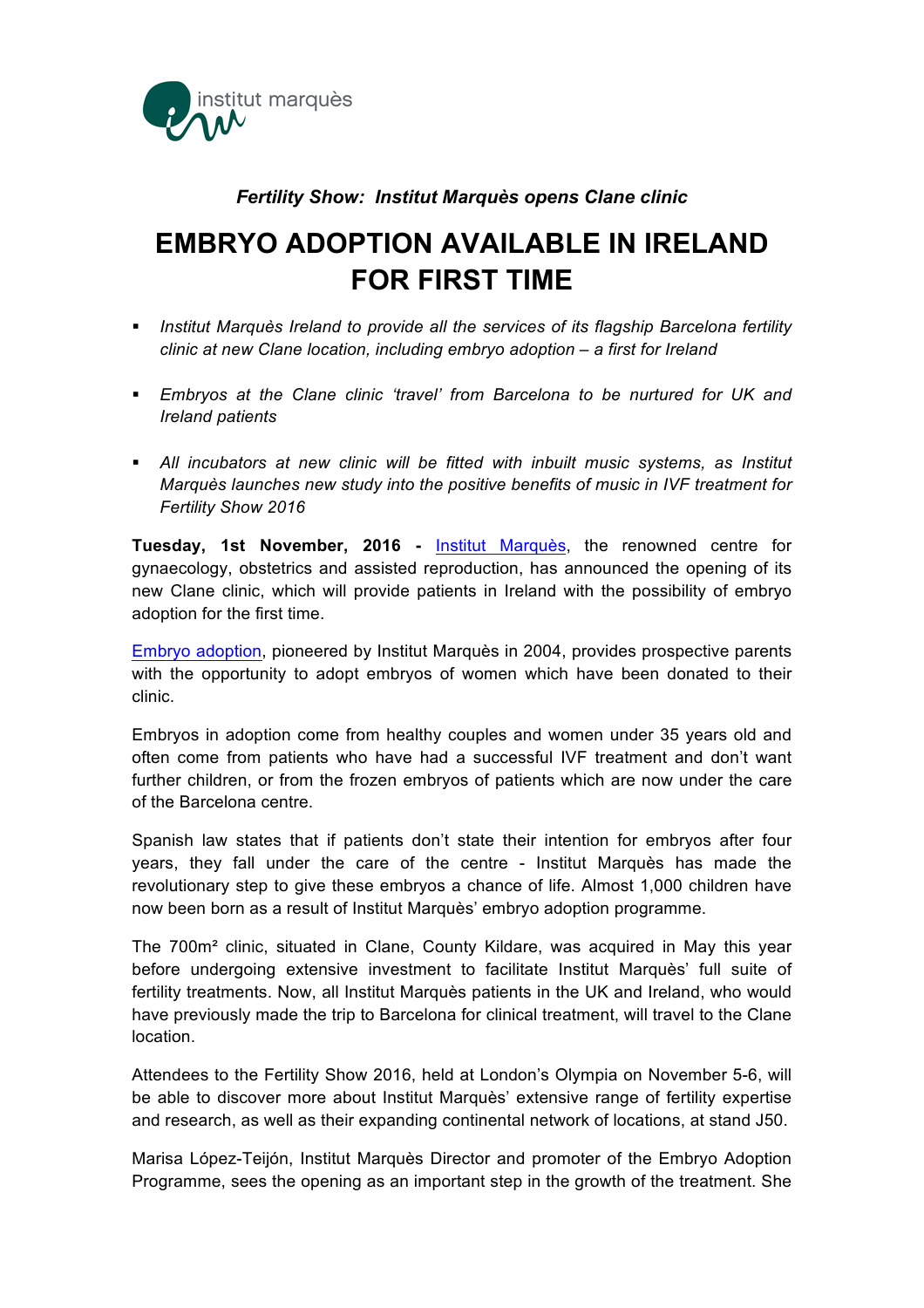

said, "*At Institut Marquès, we decided to offer a chance of life to all those frozen embyros that could potentially lead to pregnancy. The opening of our new Ireland clinic*  will make that opportunity available to many more prospective parents in the UK and *Ireland for the first time. It's exciting to think about the future of each embryo we nurture – these moments are very special."*

Strong interest in the Clane clinic has already been shown among English patients, with IVF with Egg Donation, Preimplantation Genetic Diagnosis (PGD) and Embryo Donation.

Dr Victoria Walker, fertility specialist at Institut Marquès fertility clinic, said: *"This is a very important step forward because Irish patients, and also those from nearby countries such as the UK, have the option of undergoing treatment without having to travel to Spain. Our aim is to help Irish and English patients to become parents".*

Institut Marquès is a pioneer in the use of music for fertility treatment, with a previous study showing that vibrations caused by music aid the IVF process by 5%. Every incubator at the Institut Marquès clinic in Clane will be fitted with an inbuilt music system.



For the Fertility Show 2016, Institut Marquès is also extending its clinical research into the positive effects of music and vibration in the IVF process. So far, more than 100 patients from England have taken part, with 80% of participants stating that the use of Institut Marquès' Babypod device – which plays music intravaginally – has aided in their relaxation and resulted in their feeling more optimistic about their treatment.